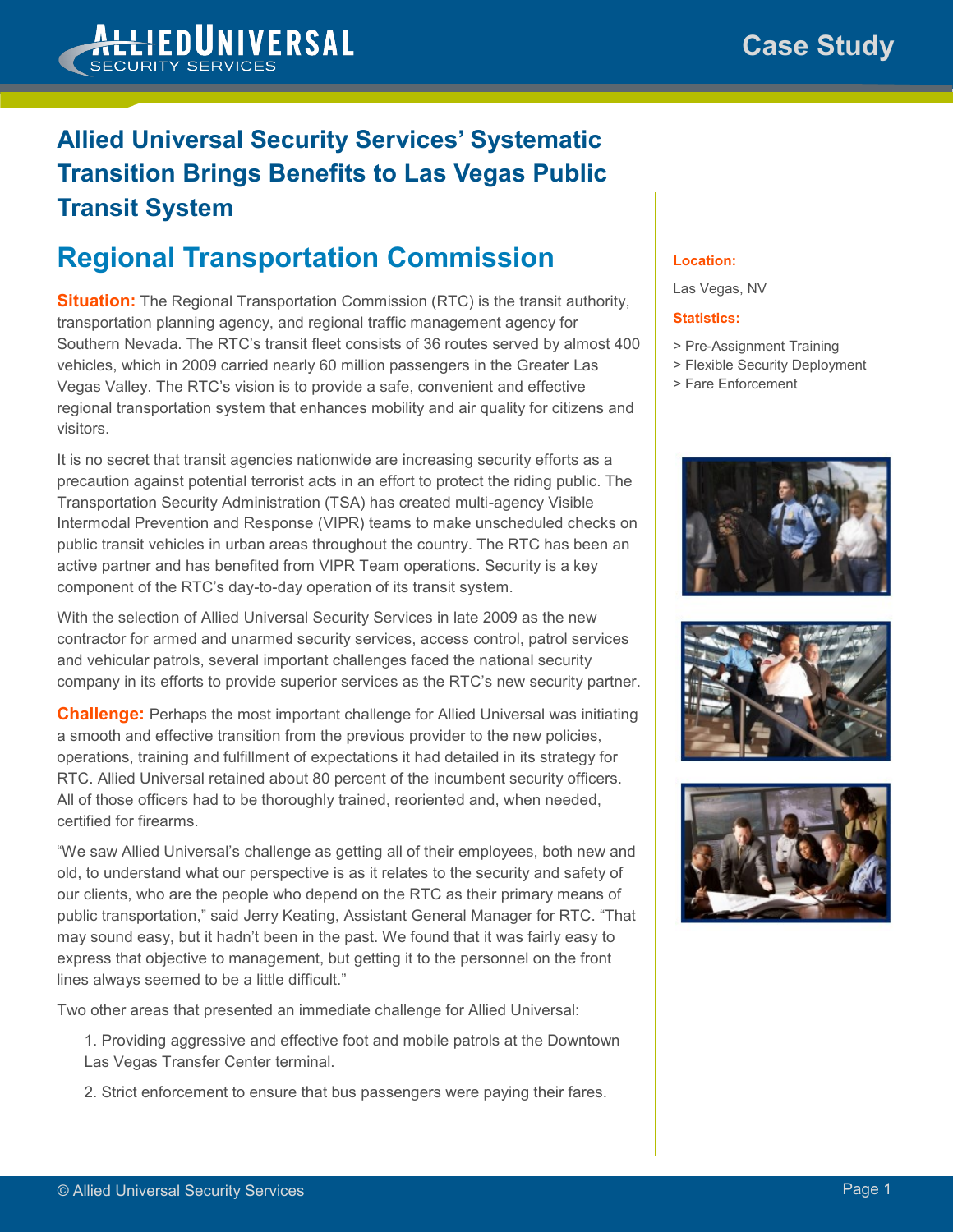## **Case Study**



**Solution:** Allied Universal's transition plan was the most systematic transition plan RTC has seen. Working from that transition plan, Allied Universal was able to quickly address RTC's challenges.

One of Allied Universal's first items of business was to review and restructure the staff by reducing, wherever possible, duplication of personnel to create a more efficient, more responsive, more effective security program.

"We broke our transition plan into several topics," said Charles Bohnenberger, Allied Universal's Vice President of Government Services. "These topics included recruiting, training, operations and administration. This allowed us to focus on each area and start building the foundation of a quality security program and developing a collaborative relationship with RTC. "

For the six weeks prior to the start of providing service to RTC, Allied Universal held training classes for all of its security officers. Training was initiated early with the goal of having the security team prepared for duty when the change to Allied Universal occurred.

During the pre-start-up phase, Allied Universal brought in its Las Vegas Regional Trainer who conducted classes for newly hired and the retained officers in the company's Security Officer Basic Training, pepper spray training, handcuffing and expandable baton training, and customer relations.

On the day of the actual transition, the entire complement of Allied Universal security officers attended a start-up orientation meeting.

"It was a joint effort between the RTC and Allied Universal," Keating noted. "It was an all-hands meeting for employees from fare enforcement officers all the way up to the district manager. We explained what our philosophy was and what we expected from them in the areas of job performance and outstanding customer service."

Keating said it is clear to him that the initial meeting with the staff had a major impact.

"It created greater communication among all levels of our security force," he said. "The culture of our company was communicated to all personnel, which is why we're having such success under Allied Universal's management. Everyone is on the same page."

Assertive, proactive security officers address instances of loitering at the Downtown Transfer Center. "Our team is proactive in a friendly manner," said Allied Universal's District Manager Adam Crandall. "Our security officers are very strict, checking on loiterers every 30 minutes. We've cleaned it up pretty well."

Keating said the RTC wants all of its venues, from transit facilities to bus shelters, to be free of problems because that is the first contact that people have with of the transit system. "We make sure the first impression our clients get of our transit system and bus shelters is that they're extremely nice and well-kept facilities. If you're a loiterer, you're trespassing – we can have you arrested. Our officers prevent that from happening by proactively managing the situation."

Allied Universal's security officers are authorized to issue a "summons in lieu of arrest" that results in a fine to the violator. This procedure is helping to keep the facilities in good condition and assures elimination of harassment incidents for passengers.

One of the changes in the public transit industry over the years is people attempting to ride without paying their fare. RTC and Allied Universal have addressed this problem with excellent results.

The operator of each RTC route vehicle maintains a count of every passenger and every violation of the fare policy. The data retrieved from the automatic counters is reviewed on a regular basis.

Allied Universal's flexible deployment system responds on a daily basis to the data by deploying security officers to routes where fare violations are most prevalent. The uniformed security officers will approach a violator on the bus and indicate that the fare has not been paid. Every violator is offered the opportunity to pay the fare. If they refuse, the security officer issues a "summons in lieu of arrest," which results in a fine for the violator.